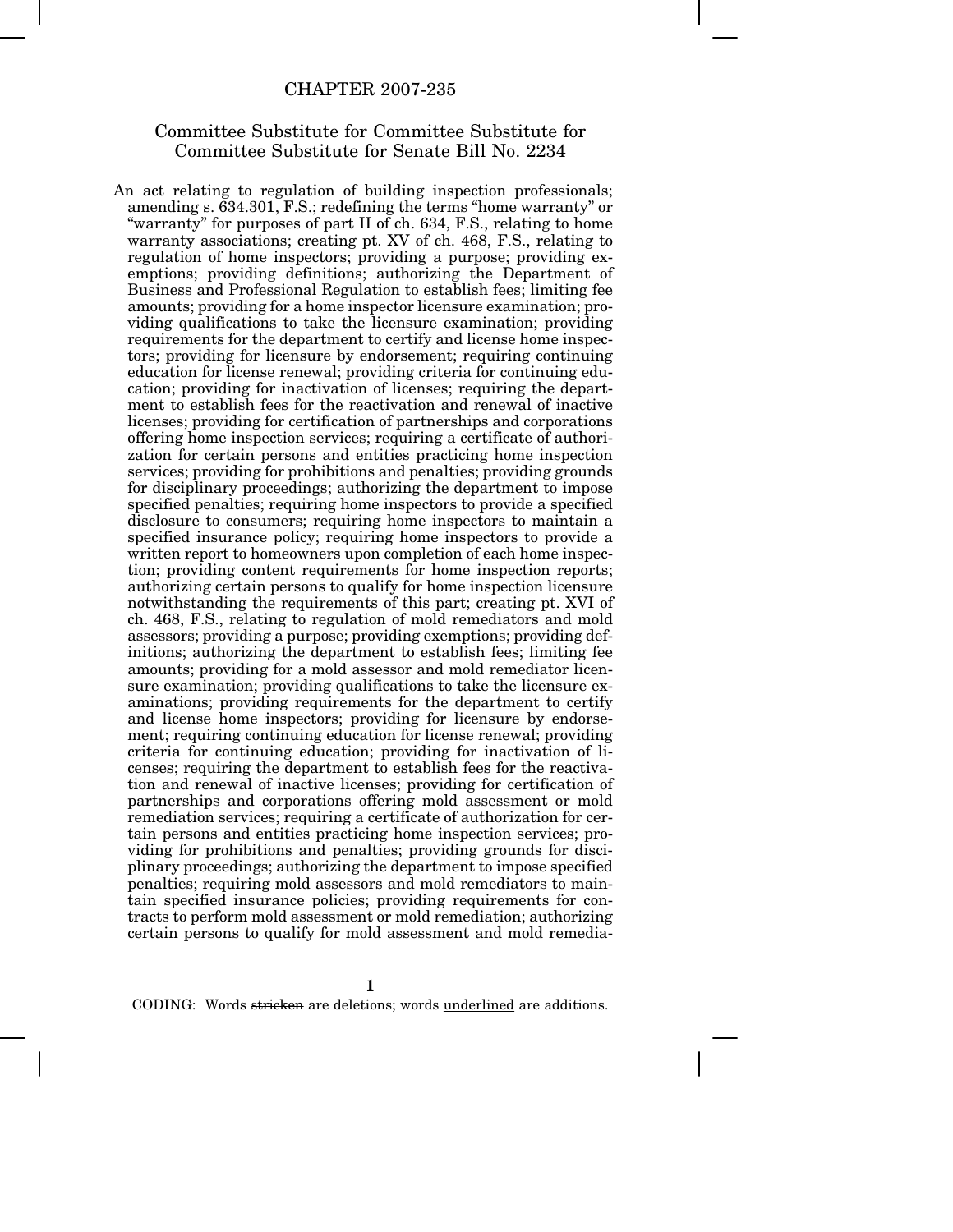tion licensure notwithstanding the requirements of this part; providing an effective date.

Be It Enacted by the Legislature of the State of Florida:

Section 1. Subsection (3) of section 634.301, Florida Statutes, is amended to read:

634.301 Definitions.—As used in this part, the term:

(3) "Home warranty" or "warranty" means any contract or agreement:

(a) Offered in connection with the sale of residential property;

(b) Offered in connection with a loan of \$5,000 or more which is secured by residential property that is the subject of the warranty, but not in connection with the sale of such property; or

(c) Offered in connection with a home improvement of \$7,500 or more for residential property that is the subject of the warranty, but not in connection with the sale of such property; or

(d) Offered in connection with a home inspection service as defined under s.  $468.8311(4)$  or a mold assessment as defined under s.  $468.8411(3)$ ;

whereby a person undertakes to indemnify the warranty holder against the cost of repair or replacement, or actually furnishes repair or replacement, of any structural component or appliance of a home, necessitated by wear and tear or an inherent defect of any such structural component or appliance or necessitated by the failure of an inspection to detect the likelihood of any such loss. However, this part does not prohibit the giving of usual performance guarantees by either the builder of a home or the manufacturer or seller of an appliance, as long as no identifiable charge is made for such guarantee. This part does not permit the provision of indemnification against consequential damages arising from the failure of any structural component or appliance of a home, which practice constitutes the transaction of insurance subject to all requirements of the insurance code. This part does not apply to service contracts entered into between consumers and nonprofit organizations or cooperatives the members of which consist of condominium associations and condominium owners and which perform repairs and maintenance for appliances or maintenance of the residential property. This part does not apply to a contract or agreement offered in connection with a sale of residential property by a warranty association in compliance with part III, provided such contract or agreement only relates to the systems and appliances of the covered residential property and does not cover any structural component of the residential property.

Section 2. Part XV of chapter 468, Florida Statutes, consisting of sections 468.83, 468.831, 468.8311, 468.8312, 468.8313, 468.8314, 468.8315, 468.8316, 468.8317, 468.8318, 468.8319, 468.832, 468.8321, 468.8322, 468.8323, and 468.8324, is created to read: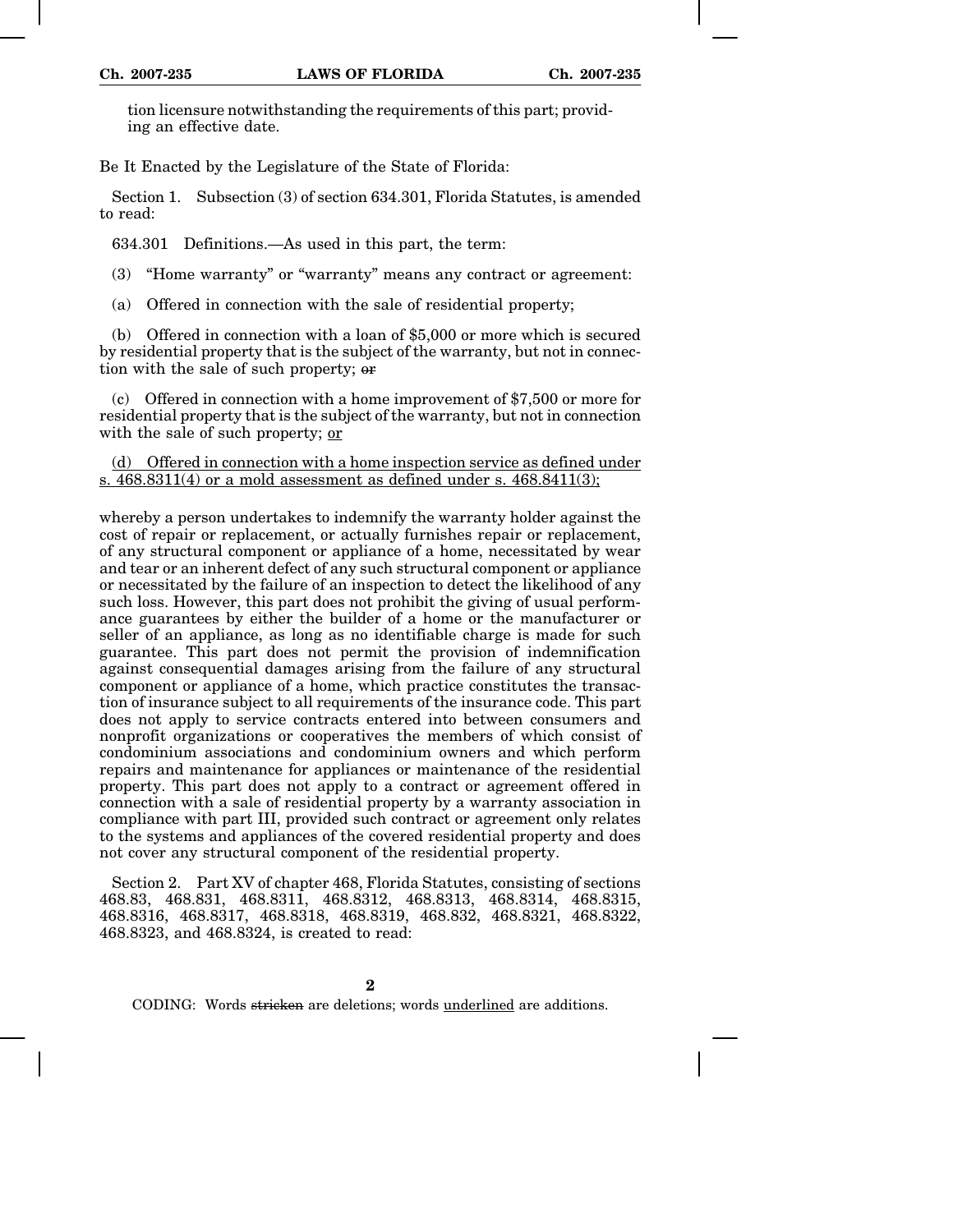468.83 Purpose.—The Legislature recognizes that there is a need to require the licensing of home inspectors and to ensure that consumers of home inspection services can rely on the competence of home inspectors, as determined by educational and experience requirements and testing. Therefore, the Legislature deems it necessary in the interest of the public welfare to regulate home inspectors in this state.

468.831 Exemptions.—The following persons are not required to comply with any provision of this part:

(1) An authorized government employee of the United states, this state, or any municipality, county, or other political subdivision who is conducting home inspection services within the scope of that employment, as long as the employee does not hold out for hire to the general public or otherwise engage in home inspection services.

(2) A person acting within his or her authorized scope of practice as licensed under federal, state, or local codes or statutes, except when such person holds himself or herself out for hire to the public as a "certified home inspector," "registered home inspector," "licensed home inspector," "home inspector," "professional home inspector," or any combination thereof stating or implying licensure under this part.

(3) An officer appointed by the court.

(4) A person performing safety inspections of utility equipment in or on a home or building or other duties conducted by or for a utility under chapter 366 or rules adopted by the Public Service Commission.

(5) A certified energy auditor performing an energy audit of any home or building or other duties conducted by or for a utility under chapter 366 or rules adopted by the Public Service Commission.

468.8311 Definitions.—As used in this part, the term:

(1) "Department" means the Department of Business and Professional Regulation.

(2) "Home" means any residential real property, or manufactured or modular home, which is a single-family dwelling, duplex, triplex, quadruplex, condominium unit, or cooperative unit. The term does not include the common areas of condominiums or cooperatives.

(3) "Home inspector" means any person who provides or offers to provide home inspection services for a fee or other compensation.

(4) "Home inspection services" means a limited visual examination of one or more of the following readily accessible installed systems and components of a home: the structure, electrical system, HVAC system, roof covering, plumbing system, interior components, exterior components, and site conditions that affect the structure, for the purposes of providing a written professional opinion of the condition of the home.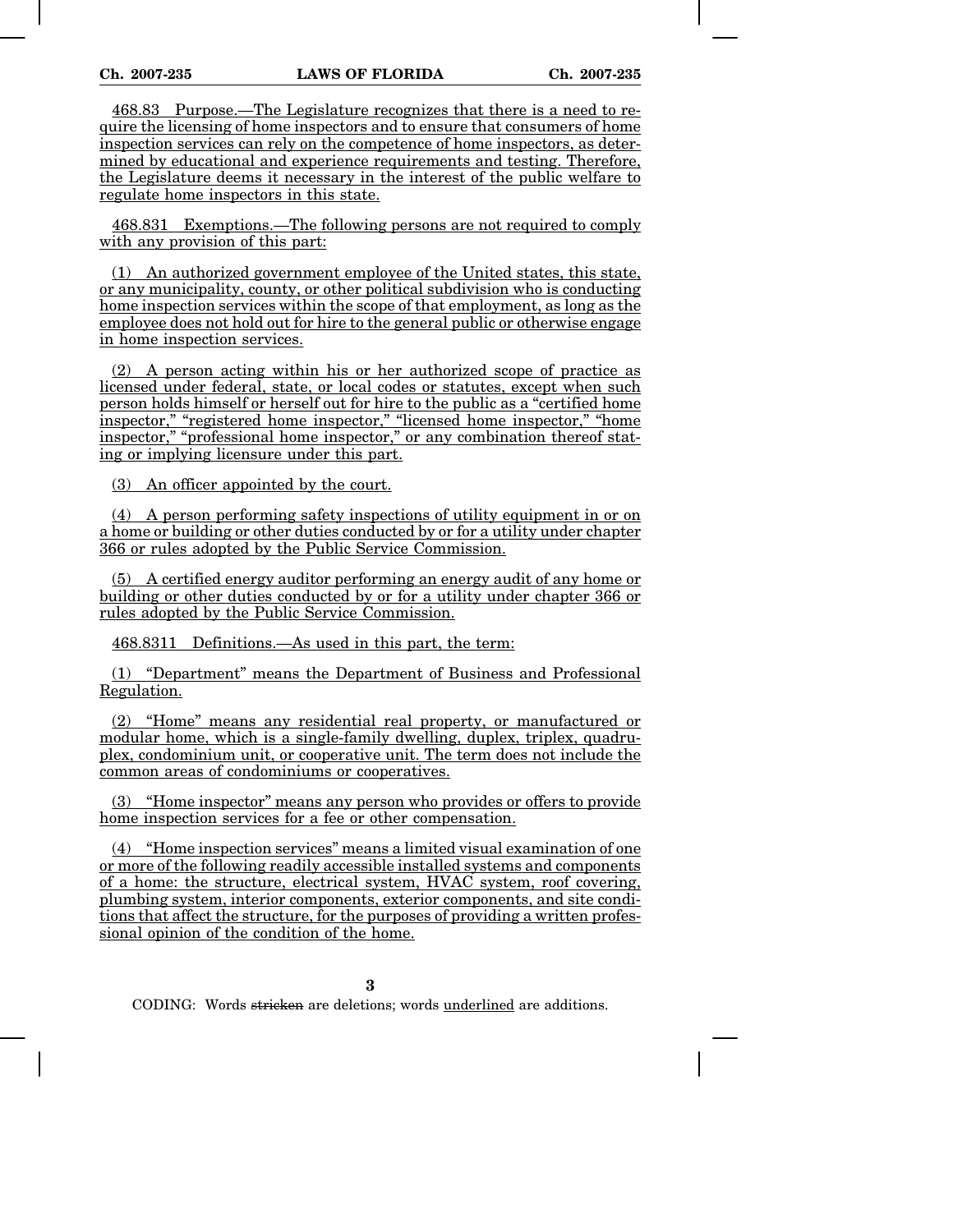468.8312 Fees.—

(1) The department, by rule, may establish fees to be paid for applications, examination, reexamination, licensing and renewal, inactive status application and reactivation of inactive licenses, recordkeeping, and applications for providers of continuing education. The department may also establish by rule a delinquency fee. Fees shall be based on department estimates of the revenue required to implement the provisions of this part. All fees shall be remitted with the appropriate application, examination, or license.

(2) The initial application and examination fee shall not exceed \$125 plus the actual per applicant cost to the department to purchase an examination, if the department chooses to purchase the examination. The examination fee shall be in an amount that covers the cost of obtaining and administering the examination and shall be refunded if the applicant is found ineligible to sit for the examination. The application fee shall be nonrefundable.

(3) The initial license fee shall not exceed \$200.

(4) The fee for a certificate of authorization shall not exceed \$125.

(5) The biennial renewal fee shall not exceed \$200.

(6) The fee for licensure by endorsement shall not exceed \$200.

(7) The fee for application for inactive status or for reactivation of an inactive license shall not exceed \$200.

(8) The fee for applications from providers of continuing education may not exceed \$500.

468.8313 Examinations.—

(1) A person desiring to be licensed as a home inspector shall apply to the department to take a licensure examination.

(2) An applicant shall be entitled to take the licensure examination for the purpose of determining whether he or she is qualified to practice in this state as a home inspector if the applicant is of good moral character and has completed a course of study of no less than 120 hours that covers all of the following components of a home: structure, electrical system, HVAC system, roof covering, plumbing system, interior components, exterior components, and site conditions that affect the structure.

(3) The department shall review and approve courses of study in home inspection.

(4) The department may review and approve examinations by a nationally recognized entity that offers programs or sets standards that ensure competence as a home inspector.

 $(5)(a)$  "Good moral character" means a personal history of honesty, fairness, and respect for the rights of others and for the laws of this state and nation.

**4**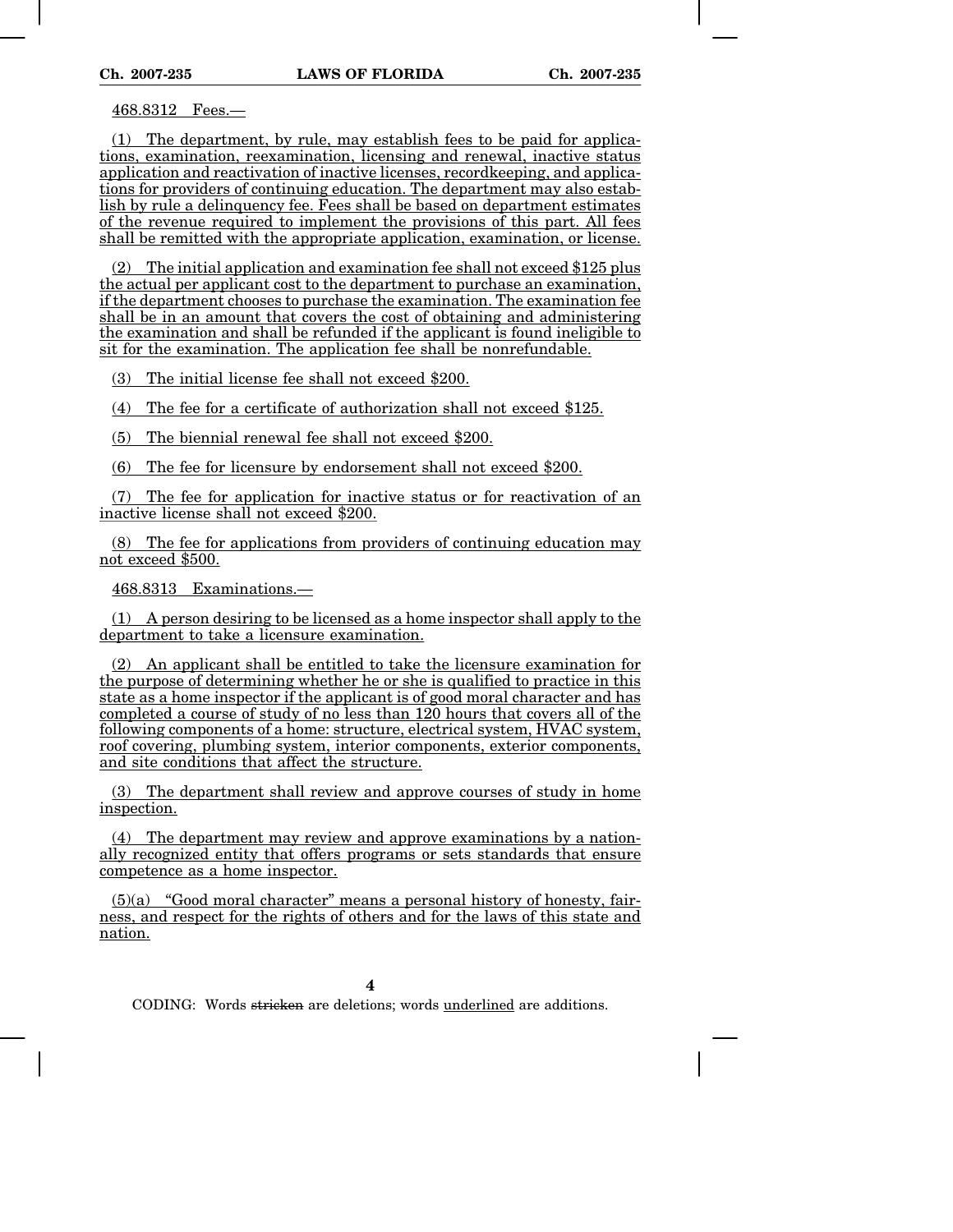(b) The department may refuse to certify an applicant for failure to satisfy this requirement only if:

1. There is a substantial connection between the lack of good moral character of the applicant and the professional responsibilities of a licensed home inspector; and

2. The finding by the department of lack of good moral character is supported by clear and convincing evidence.

(c) When an applicant is found to be unqualified for a license because of lack of good moral character, the department shall furnish the applicant a statement containing the findings of the department, a complete record of the evidence upon which the determination was based, and a notice of the rights of the applicant to a rehearing and appeal.

(6) The department may adopt rules pursuant to ss. 120.536(1) and 120.54 to implement the provisions of this section.

468.8314 Licensure.—

(1) The department shall license any applicant who the department certifies is qualified to practice home inspection services.

(2) The department shall certify for licensure any applicant who satisfies the requirements of s. 468.8313 and who has passed the licensing examination. The department may refuse to certify any applicant who has violated any of the provisions of s. 468.832.

(3) The department shall certify as qualified for a license by endorsement an applicant who is of good moral character as determined in s. 468.8313; holds a valid license to practice home inspection services in another state or territory of the United States, whose educational requirements are substantially equivalent to those required by this part; and has passed a national, regional, state, or territorial licensing examination that is substantially equivalent to the examination required by this part.

(4) The department shall not issue a license by endorsement to any applicant who is under investigation in another state for any act that would constitute a violation of this part or chapter 455 until such time as the investigation is complete and disciplinary proceedings have been terminated.

468.8315 Renewal of license.—

(1) The department shall renew a license upon receipt of the renewal application and upon certification by the department that the licensee has satisfactorily completed the continuing education requirements of s. 468.8316.

(2) The department shall adopt rules establishing a procedure for the biennial renewal of licenses.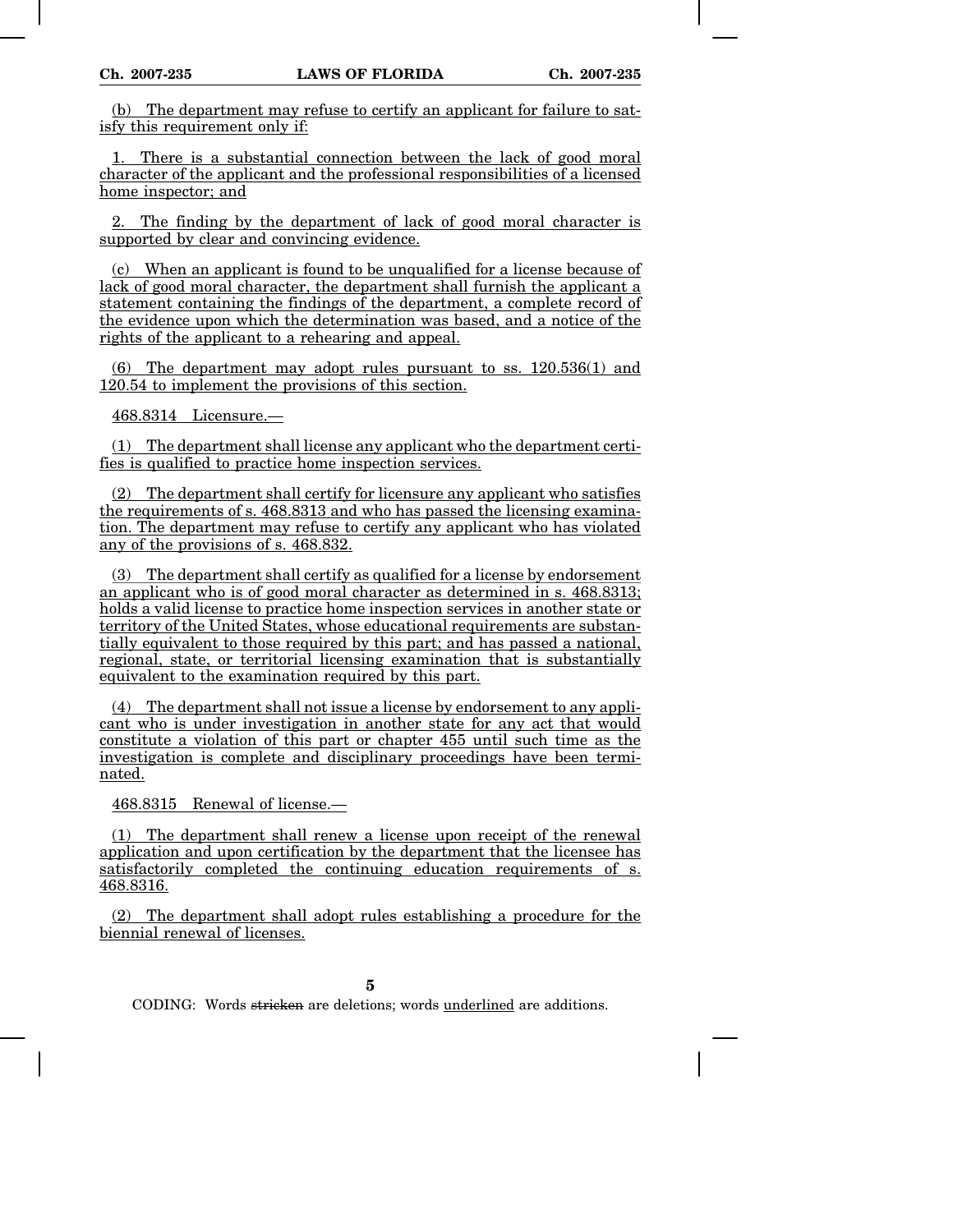468.8316 Continuing education.—

(1) The department may not renew a license until the licensee submits proof satisfactory to the department that during the 2 years prior to his or her application for renewal the licensee has completed at least 14 hours of continuing education. Criteria and course content shall be approved by the department by rule.

(2) The department may prescribe by rule additional continuing professional education hours, not to exceed 25 percent of the total hours required, for failure to complete the hours required for renewal by the end of the reestablishment period.

468.8317 Inactive license.—

(1) A licensee may request that his or her license be placed in an inactive status by making application to the department.

(2) A license that has become inactive may be reactivated upon application to the department. The department may prescribe by rule continuing education requirements as a condition of reactivating a license. The continuing education requirements for reactivating a license may not exceed 14 hours for each year the license was inactive.

(3) The department shall adopt rules relating to licenses which have become inactive and for the renewal of inactive licenses. The department shall prescribe by rule a fee not to exceed \$200 for the reactivation of an inactive license and a fee not to exceed \$200 for the renewal of an inactive license.

468.8318 Certification of corporations and partnerships.—

(1) The department shall issue a certificate of authorization to a corporation or partnership offering home inspection services to the public if the corporation or partnership satisfies all of the requirements of this part.

(2) The practice of or the offer to practice home inspection services by licensees through a corporation or partnership offering home inspection services to the public, or by a corporation or partnership offering such services to the public through licensees under this part as agents, employees, officers, or partners, is permitted subject to the provisions of this part, provided that all personnel of the corporation or partnership who act in its behalf as home inspectors in this state are licensed as provided by this part; and further provided that the corporation or partnership has been issued a certificate of authorization by the department as provided in this section. Nothing in this section shall be construed to allow a corporation to hold a license to practice home inspection services. No corporation or partnership shall be relieved of responsibility for the conduct or acts of its agents, employees, or officers by reason of its compliance with this section, nor shall any individual practicing home inspection services be relieved of responsibility for professional services performed by reason of his or her employment or relationship with a corporation or partnership.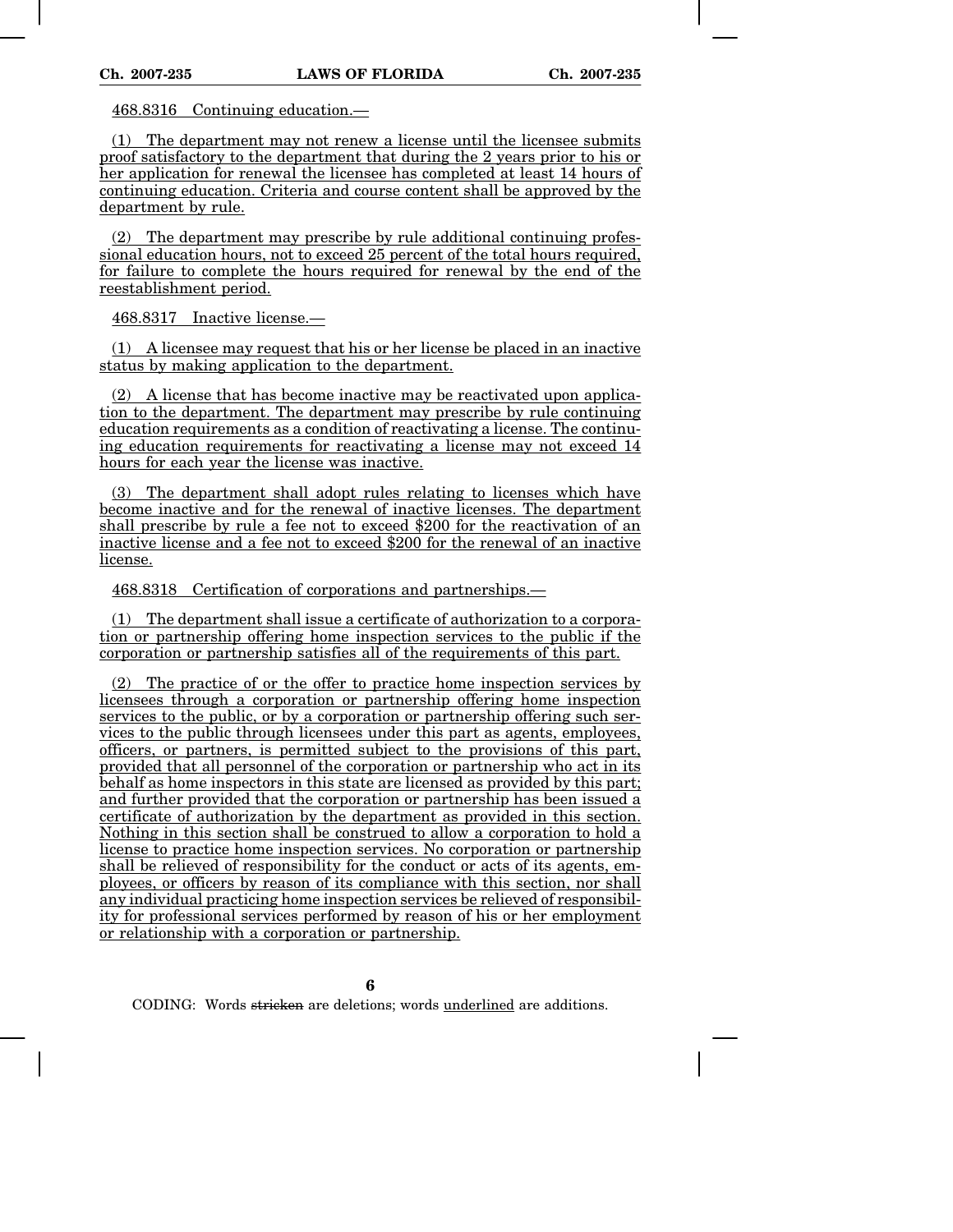(3) For the purposes of this section, a certificate of authorization shall be required for a corporation, partnership, association, or person practicing under a fictitious name and offering home inspection services to the public; however, when an individual is practicing home inspection services in his or her own given name, he or she shall not be required to register under this section.

(4) Each certificate of authorization shall be renewed every 2 years. Each partnership and corporation certified under this section shall notify the department within 1 month of any change in the information contained in the application upon which the certification is based.

(5) Disciplinary action against a corporation or partnership shall be administered in the same manner and on the same grounds as disciplinary action against a licensed home inspector.

468.8319 Prohibitions; penalties.—

(1) A home inspector, a company that employs a home inspector, or a company that is controlled by a company that also has a financial interest in a company employing a home inspector may not:

(a) Practice or offer to practice home inspection services unless the person has complied with the provisions of this part;

(b) Use the name or title "certified home inspector," "registered home inspector," "licensed home inspector," "home inspector," "professional home inspector," or any combination thereof unless the person has complied with the provisions of this part;

(c) Present as his or her own the license of another;

(d) Knowingly give false or forged evidence to the department or an employee thereof;

(e) Use or attempt to use a license that has been suspended or revoked;

(f) Perform or offer to perform, prior to closing, for any additional fee, any repairs to a home on which the inspector or the inspector's company has prepared a home inspection report. This paragraph does not apply to a home warranty company that is affiliated with or retains a home inspector to perform repairs pursuant to a claim made under a home warranty contract;

 $(g)$  Inspect for a fee any property in which the inspector or the inspector's company has any financial or transfer interest;

(h) Offer or deliver any compensation, inducement, or reward to any broker or agent therefor for the referral of the owner of the inspected property to the inspector or the inspection company; or

(i) Accept an engagement to make an omission or prepare a report in which the inspection itself, or the fee payable for the inspection, is contingent upon either the conclusions in the report, preestablished findings, or the close of escrow.

**7**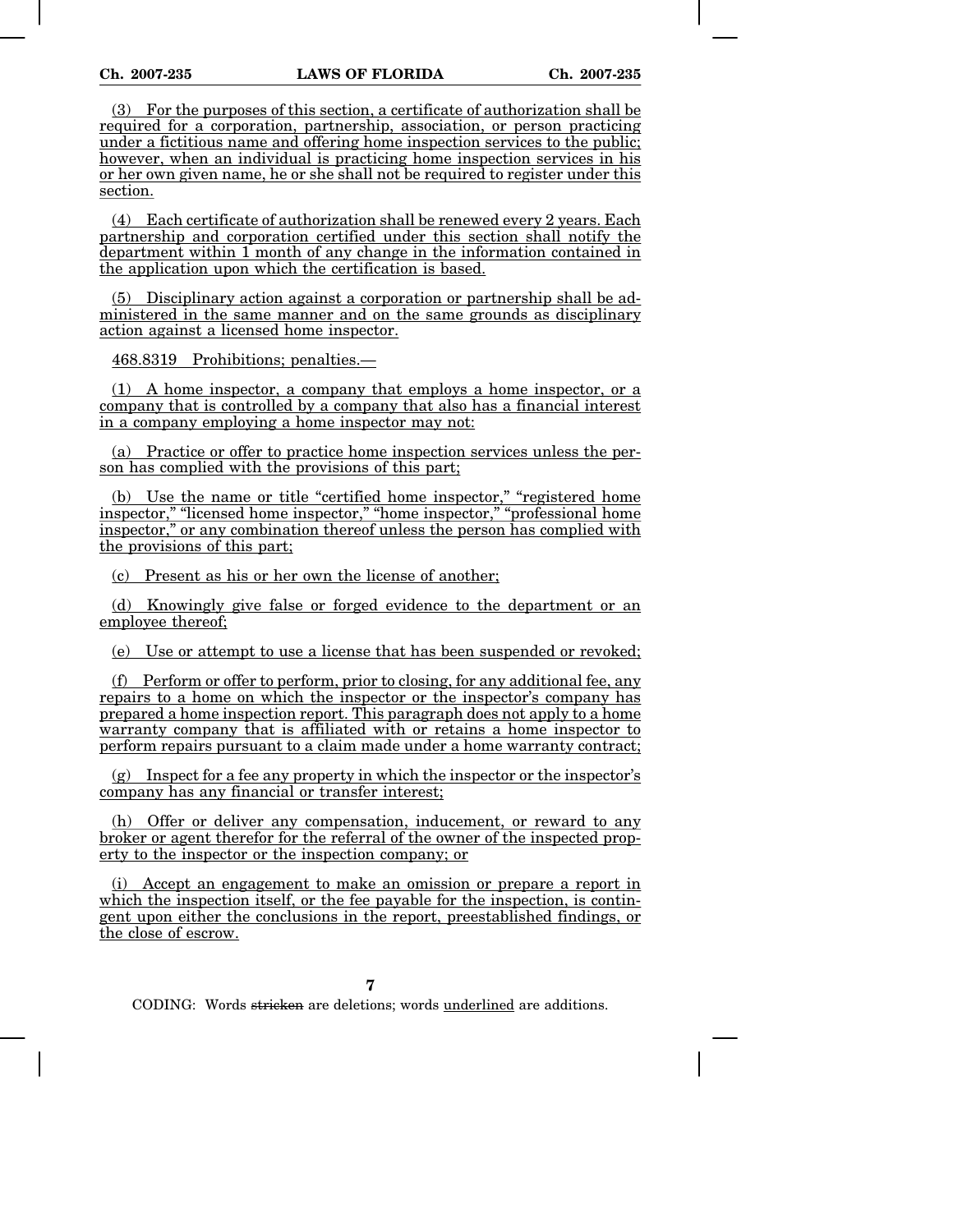(2) Any person who is found to be in violation of any provision of this section commits a misdemeanor of the first degree, punishable as provided in s. 775.082 or s. 775.083.

468.832 Disciplinary proceedings.—

(1) The following acts constitute grounds for which the disciplinary actions in subsection (2) may be taken:

(a) Violation of any provision of this part or s.  $455.227(1)$ :

(b) Attempting to procure a license to practice home inspection services by bribery or fraudulent misrepresentation;

(c) Having a license to practice home inspection services revoked, suspended, or otherwise acted against, including the denial of licensure, by the licensing authority of another state, territory, or country;

(d) Being convicted or found guilty of, or entering a plea of nolo contendere to, regardless of adjudication, a crime in any jurisdiction that directly relates to the practice of home inspection services or the ability to practice home inspection services;

(e) Making or filing a report or record that the licensee knows to be false, willfully failing to file a report or record required by state or federal law, willfully impeding or obstructing such filing, or inducing another person to impede or obstruct such filing. Such reports or records shall include only those that are signed in the capacity of a licensed home inspector;

(f) Advertising goods or services in a manner that is fraudulent, false, deceptive, or misleading in form or content;

(g) Engaging in fraud or deceit, or of negligence, incompetency, or misconduct, in the practice of home inspection services;

(h) Failing to perform any statutory or legal obligation placed upon a licensed home inspector; violating any provision of this chapter, a rule of the department, or a lawful order of the department previously entered in a disciplinary hearing; or failing to comply with a lawfully issued subpoena of the department; or

(i) Practicing on a revoked, suspended, inactive, or delinquent license.

(2) When the department finds any home inspector guilty of any of the grounds set forth in subsection (1), it may enter an order imposing one or more of the following penalties:

(a) Denial of an application for licensure.

(b) Revocation or suspension of a license.

(c) Imposition of an administrative fine not to exceed \$5,000 for each count or separate offense.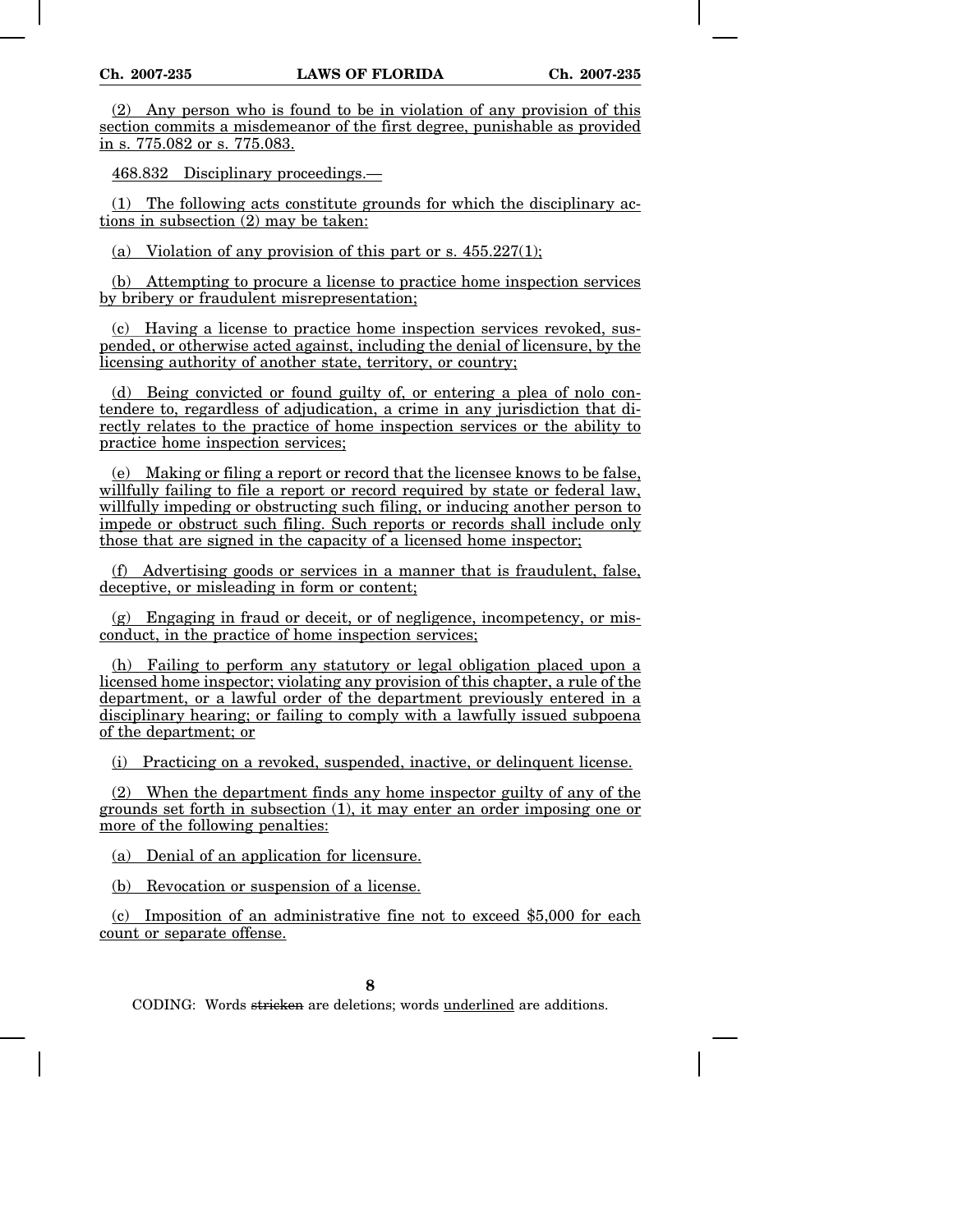(d) Issuance of a reprimand.

(e) Placement of the home inspector on probation for a period of time and subject to such conditions as the department may specify.

(f) Restriction of the authorized scope of practice by the home inspector.

(3) In addition to any other sanction imposed under this part, in any final order that imposes sanctions, the department may assess costs related to the investigation and prosecution of the case.

468.8321 Disclosures.—Prior to contracting for or commencing a home inspection, a home inspector shall provide to the consumer a copy of his or her license to practice home inspection services in this state and a written disclosure that contains the scope and any exclusions of the home inspection.

468.8322 Insurance.—A home inspector shall maintain a commercial general liability insurance policy in an amount of not less than \$300,000.

468.8323 Home inspection report.—Upon completion of each home inspection for compensation, the home inspector shall provide a written report prepared for the client.

(1) The home inspector shall report:

(a) On those systems and components inspected that, in the professional opinion of the inspector, are significantly deficient or are near the end of their service lives.

(b) If self-evident, a reason why the system or component reported under paragraph (a) is significantly deficient or near the end of its service life.

(c) Any systems and components that were present at the time of the inspection but were not inspected, and a reason they were not inspected.

(2) A home inspector is not required to provide estimates related to the cost of repair of an inspected property.

468.8324 Grandfather clause.—A person who performs home inspection services as defined in this part may qualify to be licensed by the department as a home inspector if the person meets the licensure requirements of this part by July 1, 2010.

Section 3. Part XVI of chapter 468, Florida Statutes, consisting of sections 468.84, 468.841, 468.8411, 468.8412, 468.8413, 468.8414, 468.8415, 468.8416, 468.8417, 468.8418, 468.8419, 468.842, 468.8421, 468.8422, and 468.8423, is created to read:

468.84 Legislative purpose.—The Legislature finds it necessary in the interest of the public safety and welfare, to prevent damage to the real and personal property, to avert economic injury to the residents of this state, and to regulate persons and companies that hold themselves out to the public as qualified to perform mold-related services.

**9**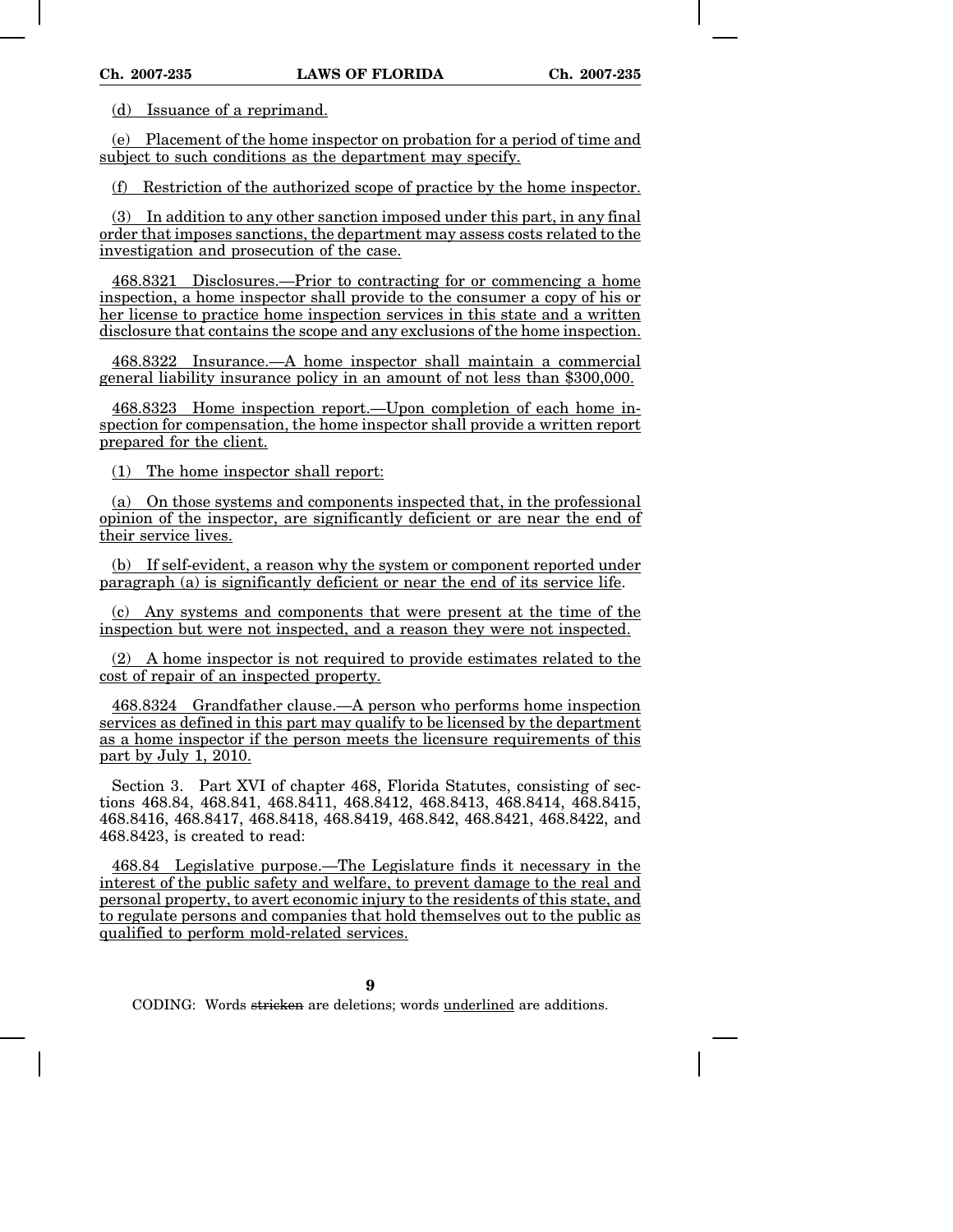468.841 Exemptions.—

(1) The following persons are not required to comply with any provisions of this part relating to mold assessment:

(a) A residential property owner who performs mold assessment on his or her own property.

(b) A person who performs mold assessment on property owned or leased by the person, the person's employer, or an entity affiliated with the person's employer through common ownership, or on property operated or managed by the person's employer or an entity affiliated with the person's employer through common ownership. This exemption does not apply if the person, employer, or affiliated entity engages in the business of performing mold assessment for the public.

(c) An employee of a mold assessor while directly supervised by the mold assessor.

(d) Persons or business organizations acting within the scope of the respective licenses required under chapter 471, part I of chapter 481, chapter 482, or chapter 489, are acting on behalf of an insurer under part VI of chapter 626, or are persons in the manufactured housing industry who are licensed under chapter 320, except when any such persons or business organizations hold themselves out for hire to the public as a "certified mold remediator," "registered mold remediator," "licensed mold remediator," "mold remediator," "professional mold remediator," or any combination thereof stating or implying licensure under this part.

(e) An authorized employee of the United States, this state, or any municipality, county, or other political subdivision, or public or private school and who is conducting mold assessment within the scope of that employment, as long as the employee does not hold out for hire to the general public or otherwise engage in mold assessment.

(2) The following persons are not required to comply with any provisions of this part relating to mold remediation:

(a) A residential property owner who performs mold remediation on his or her own property.

(b) A person who performs mold remediation on property owned or leased by the person, the person's employer, or an entity affiliated with the person's employer through common ownership, or on property operated or managed by the person's employer or an entity affiliated with the person's employer through common ownership. This exemption does not apply if the person, employer, or affiliated entity engages in the business of performing mold remediation for the public.

(c) An employee of a mold remediator while directly supervised by the mold remediator.

(d) Persons or business organizations that are acting within the scope of the respective licenses required under chapter 471, part I of chapter 481,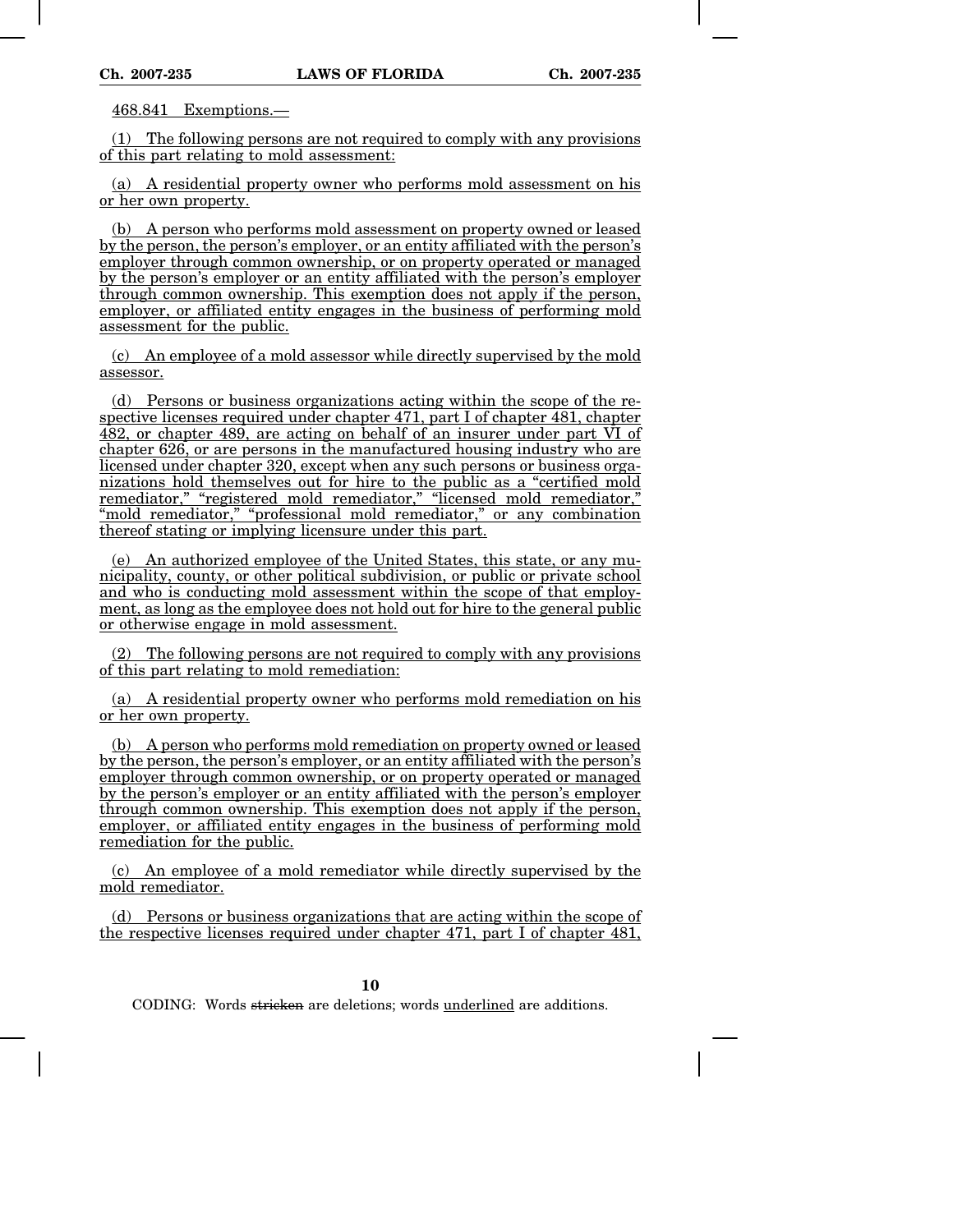chapter 482, or chapter 489, are acting on behalf of an insurer under part VI of chapter 626, or are persons in the manufactured housing industry who are licensed under chapter 320, except when any such persons or business organizations hold themselves out for hire to the public as a "certified mold assessor," "registered mold assessor," "licensed mold assessor," "mold assessor," "professional mold assessor," or any combination thereof stating or implying licensure under this part.

(e) An authorized employee of the United States, this state, or any municipality, county, or other political subdivision, or public or private school and who is conducting mold remediation within the scope of that employment, as long as the employee does not hold out for hire to the general public or otherwise engage in mold remediation.

468.8411 Definitions.—As used in this part, the term:

(1) "Department" means the Department of Business and Professional Regulation.

(2) "Mold" means an organism of the class fungi that causes disintegration of organic matter and produces spores, and includes any spores, hyphae, and mycotoxins produced by mold.

(3) "Mold assessment" means a process performed by a mold assessor that includes the physical sampling and detailed evaluation of data obtained from a building history and inspection to formulate an initial hypothesis about the origin, identity, location, and extent of amplification of mold growth of greater than ten square feet.

(4) "Mold assessor" means any person who performs or directly supervises a mold assessment.

(5) "Mold remediation" means the removal, cleaning, sanitizing, demolition, or other treatment, including preventive activities, of mold or moldcontaminated matter of greater than ten square feet that was not purposely grown at that location; however, such removal, cleaning, sanitizing, demolition, or other treatment, including preventive activities, may not be work that requires a license under chapter 489 unless performed by a person who is licensed under that chapter or the work complies with that chapter.

(6) "Mold remediator" means any person who performs mold remediation. A mold remediator may not perform any work that requires a license under chapter 489 unless the mold remediator is also licensed under that chapter or complies with that chapter.

468.8412 Fees.—

(1) The department, by rule, may establish fees to be paid for application, examination, reexamination, licensing and renewal, inactive status application and reactivation of inactive licenses, and application for providers of continuing education. The department may also establish by rule a delinquency fee. Fees shall be based on department estimates of the revenue required to implement the provisions of this part. All fees shall be remitted

**11**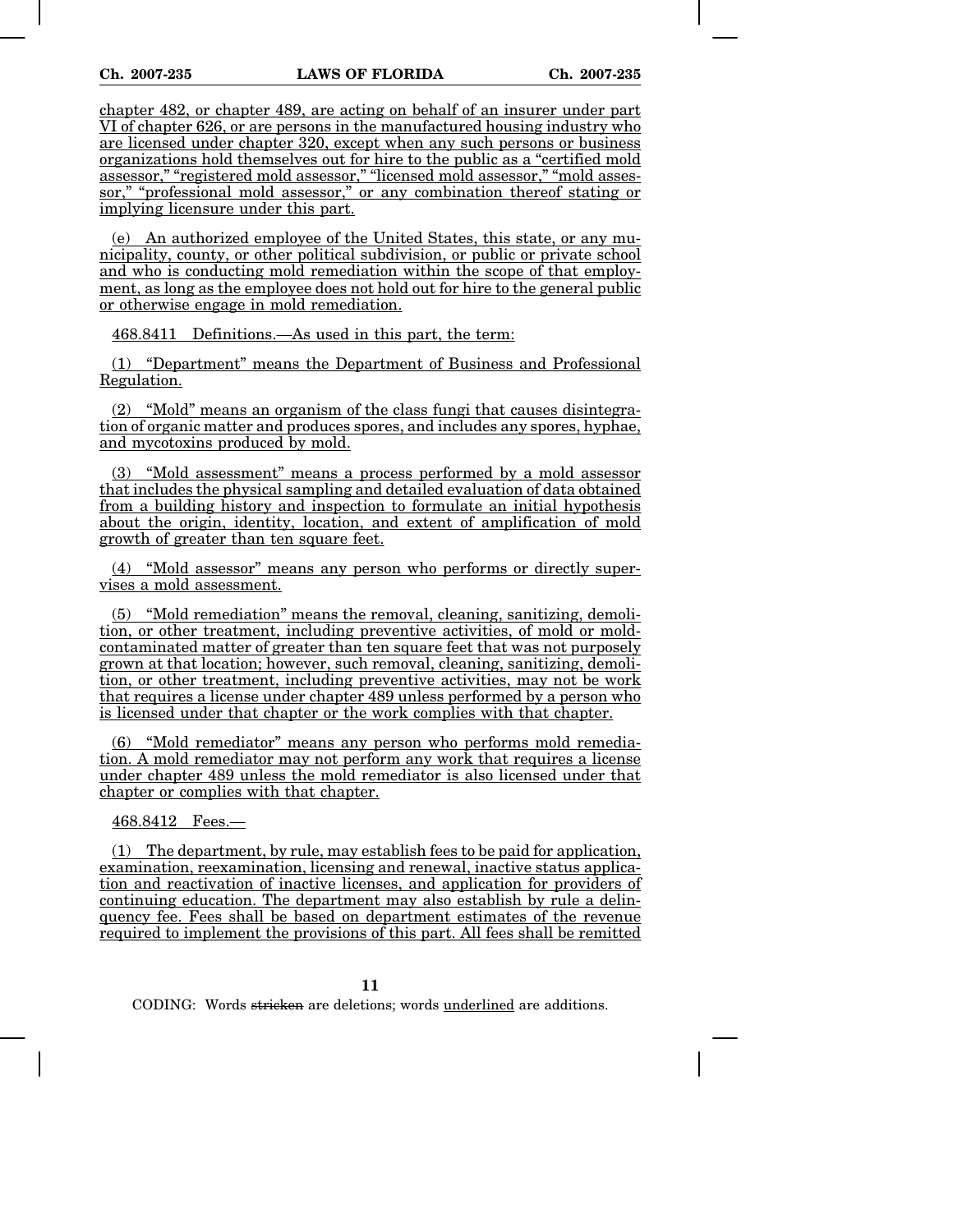with the application, examination, reexamination, licensing and renewal, inactive status application and reactivation of inactive licenses, and application for providers of continuing education.

(2) The application fee shall not exceed \$125 and is nonrefundable. The examination fee shall not exceed \$125 plus the actual per applicant cost to the department to purchase the examination, if the department chooses to purchase the examination. The examination fee shall be in an amount that covers the cost of obtaining and administering the examination and shall be refunded if the applicant is found ineligible to sit for the examination.

(3) The fee for an initial license shall not exceed \$200.

(4) The fee for an initial certificate of authorization shall not exceed \$200.

(5) The fee for a biennial license renewal shall not exceed \$400.

(6) The fee for a biennial certificate of authorization renewal shall not exceed \$400.

(7) The fee for licensure by endorsement shall not exceed \$200.

(8) The fee for application for inactive status shall not exceed \$100.

(9) The fee for reactivation of an inactive license shall not exceed \$200.

(10) The fee for applications from providers of continuing education may not exceed \$500.

468.8413 Examinations.—

(1) A person desiring to be licensed as a mold assessor or mold remediator shall apply to the department to take a licensure examination.

(2) An applicant shall be entitled to take the licensure examination to practice in this state as a mold assessor or mold remediator if the applicant is of good moral character and has satisfied one of the following requirements:

(a)1. For a mold remediator, at least a 2-year degree in microbiology, engineering, architecture, industrial hygiene, occupational safety, or a related field of science from an accredited institution and a minimum of 1 year of documented field experience in a field related to mold remediation; or

2. A high school diploma or the equivalent with a minimum of 4 years of documented field experience in a field related to mold remediation.

(b)1. For a mold assessor, at least a 2-year degree in microbiology, engineering, architecture, industrial hygiene, occupational safety, or a related field of science from an accredited institution and a minimum of 1 year of documented field experience in conducting microbial sampling or investigations; or

2. A high school diploma or the equivalent with a minimum of 4 years of documented field experience in conducting microbial sampling or investigations.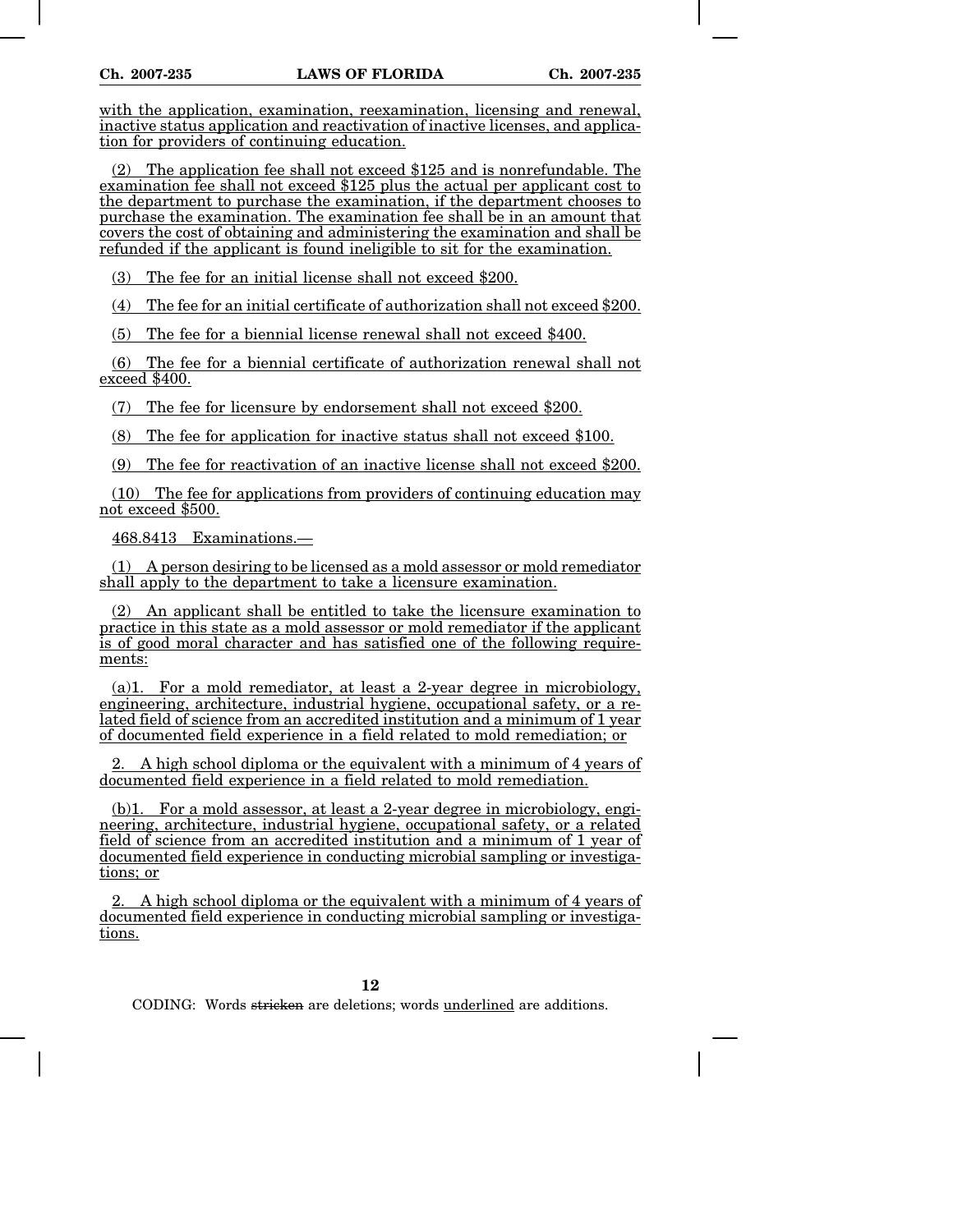(3) The department shall review and approve courses of study in mold assessment and mold remediation.

 $(4)(a)$  Good moral character means a personal history of honesty, fairness, and respect for the rights of others and for the laws of this state and nation.

(b) The department may refuse to certify an applicant for failure to satisfy this requirement only if:

There is a substantial connection between the lack of good moral character of the applicant and the professional responsibilities of a licensed mold assessor or mold remediator; and

The finding by the department of lack of good moral character is supported by clear and convincing evidence.

(c) When an applicant is found to be unqualified for a license because of a lack of good moral character, the department shall furnish the applicant a statement containing the findings of the department, a complete record of the evidence upon which the determination was based, and a notice of the rights of the applicant to a rehearing and appeal.

(5) The department may adopt rules pursuant to ss. 120.536(1) and 120.54 to implement the provisions of this section.

468.8414 Licensure.—

(1) The department shall license any applicant who the department certifies is qualified to practice mold assessment or mold remediation.

(2) The department shall certify for licensure any applicant who satisfies the requirements of s. 468.8413, who has passed the licensing examination, and who has documented training in water, mold, and respiratory protection. The department may refuse to certify any applicant who has violated any of the provisions of this part.

(3) The department shall certify as qualified for a license by endorsement an applicant who is of good moral character and:

(a) Is qualified to take the examination as set forth in s. 468.8413 and has passed a certification examination offered by a nationally recognized organization that certifies persons in the specialty of mold assessment or mold remediation that has been approved by the department as substantially equivalent to the requirements of this part and s. 455.217; or

(b) Holds a valid license to practice mold assessment or mold remediation issued by another state or territory of the United States if the criteria for issuance of the license were substantially the same as the licensure criteria that is established by this part as determined by the department.

(4) The department shall not issue a license by endorsement to any applicant who is under investigation in another state for any act that would constitute a violation of this part or chapter 455 until such time as the

**13**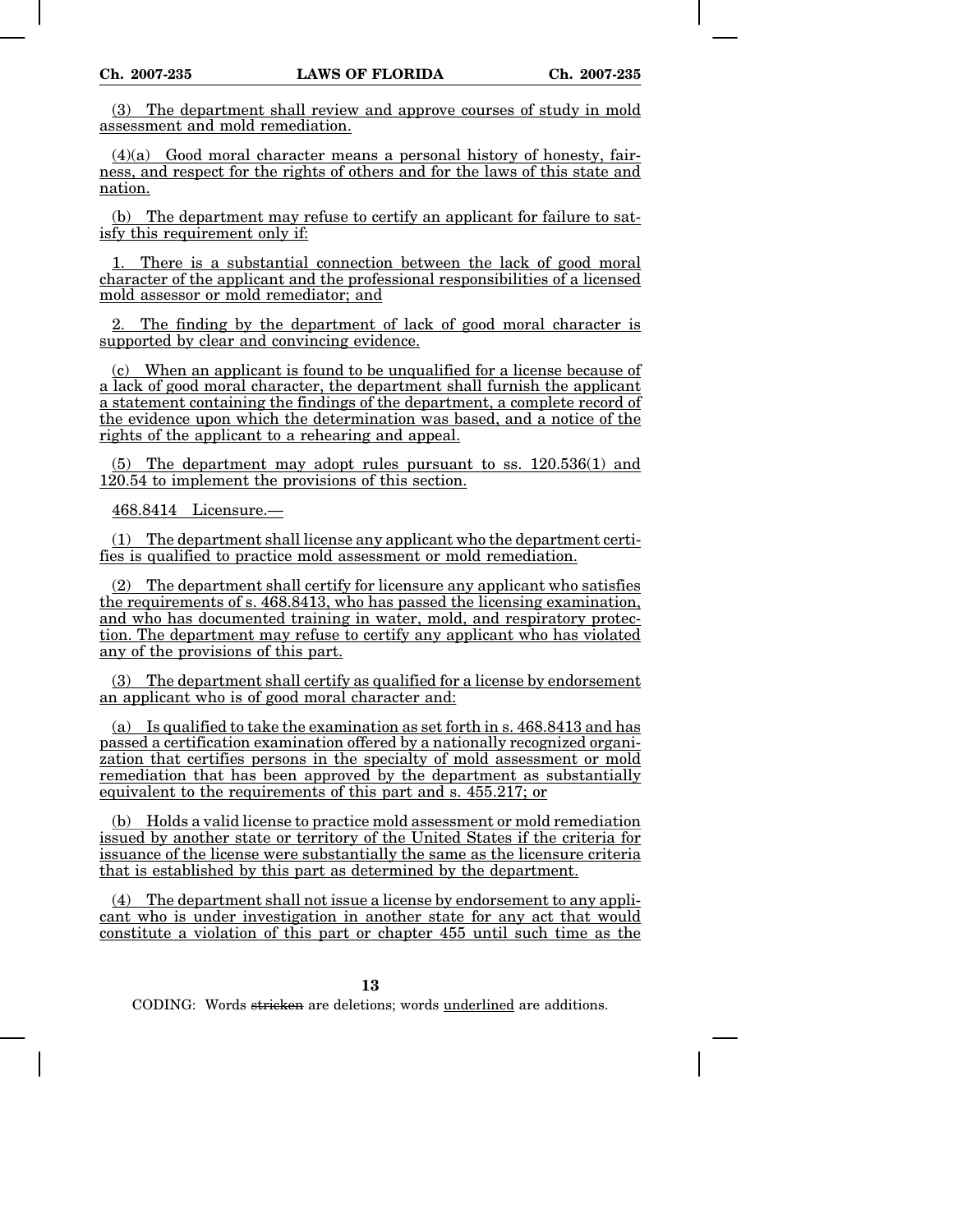investigation is complete and disciplinary proceedings have been terminated.

468.8415 Renewal of license.—

(1) The department shall renew a license upon receipt of the renewal application and fee and upon certification by the department that the licensee has satisfactorily completed the continuing education requirements of s. 468.8416.

(2) The department shall adopt rules establishing a procedure for the biennial renewal of licenses.

468.8416 Continuing education.—

(1) The department may not renew a license until the licensee submits proof satisfactory to it that during the 2 years prior to his or her application for renewal the licensee has completed at least 14 hours of continuing education. Criteria and course content shall be approved by the department by rule.

(2) The department may prescribe by rule additional continuing professional education hours, not to exceed 25 percent of the total hours required, for failure to complete the hours required for renewal by the end of the renewal period.

468.8417 Inactive license.—

(1) A licensee may request that his or her license be placed in an inactive status by making application to the department.

(2) A license that has become inactive may be reactivated upon application to the department. The department may prescribe by rule continuing education requirements as a condition of reactivating a license. The continuing education requirements for reactivating a license may not exceed 14 hours for each year the license was inactive.

(3) The department shall adopt rules relating to licenses that have become inactive and for the renewal of inactive licenses. The department shall prescribe by rule a fee not to exceed \$200 for the reactivation of an inactive license and a fee not to exceed \$200 for the renewal of an inactive license.

468.8418 Certification of partnerships and corporations.—

(1) The department shall issue a certificate of authorization to a corporation or partnership offering mold assessment or mold remediation services to the public if the corporation or partnership satisfies all of the requirements of this part.

(2) The practice of or the offer to practice mold assessment or mold remediation by licensees through a corporation or partnership offering mold assessment or mold remediation to the public, or by a corporation or partnership offering such services to the public through licensees under this part

**14**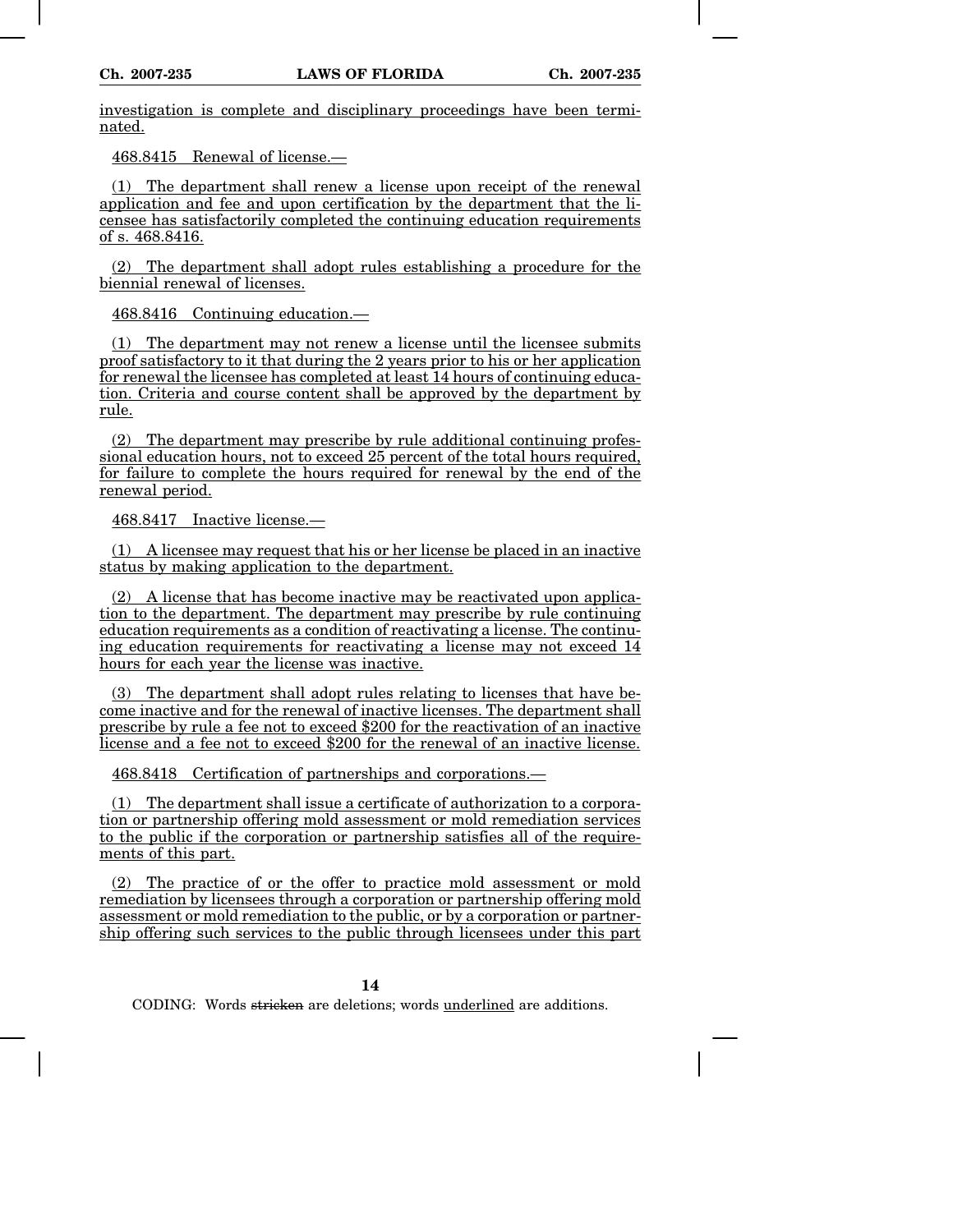as agents, employees, officers, or partners, is permitted subject to the provisions of this part, provided that the corporation or partnership has been issued a certificate of authorization by the department as provided in this section. Nothing in this section shall be construed to allow a corporation to hold a license to practice mold assessment or mold remediation. No corporation or partnership shall be relieved of responsibility for the conduct or acts of its agents, employees, or officers by reason of its compliance with this section, nor shall any individual practicing mold assessment or mold remediation be relieved of responsibility for professional services performed by reason of his or her employment or relationship with a corporation or partnership.

(3) For the purposes of this section, a certificate of authorization shall be required for a corporation, partnership, association, or person practicing under a fictitious name, offering mold assessment or mold remediation; however, when an individual is practicing mold assessment or mold remediation under his or her own given name, he or she shall not be required to register under this section.

(4) Each certificate of authorization shall be renewed every 2 years. Each partnership and corporation certified under this section shall notify the department within 1 month of any change in the information contained in the application upon which the certification is based.

(5) Disciplinary action against a corporation or partnership shall be administered in the same manner and on the same grounds as disciplinary action against a licensed mold assessor or mold remediator.

468.8419 Prohibitions; penalties.—

(1) A mold assessor, a company that employs a mold assessor, or a company that is controlled by a company that also has a financial interest in a company employing a mold assessor may not:

(a) Perform or offer to perform any mold assessment unless the mold assessor has documented training in water, mold, and respiratory protection under s. 468.8414(2).

(b) Perform or offer to perform any mold assessment unless the person has complied with the provisions of this part.

(c) Use the name or title "certified mold assessor," "registered mold assessor," "licensed mold assessor," "mold assessor," "professional mold assessor," or any combination thereof unless the person has complied with the provisions this part.

(d) Perform or offer to perform any mold remediation to a structure on which the mold assessor or the mold assessor's company provided a mold assessment within the last 12 months.

(e) Inspect for a fee any property in which the assessor or the assessor's company has any financial or transfer interest.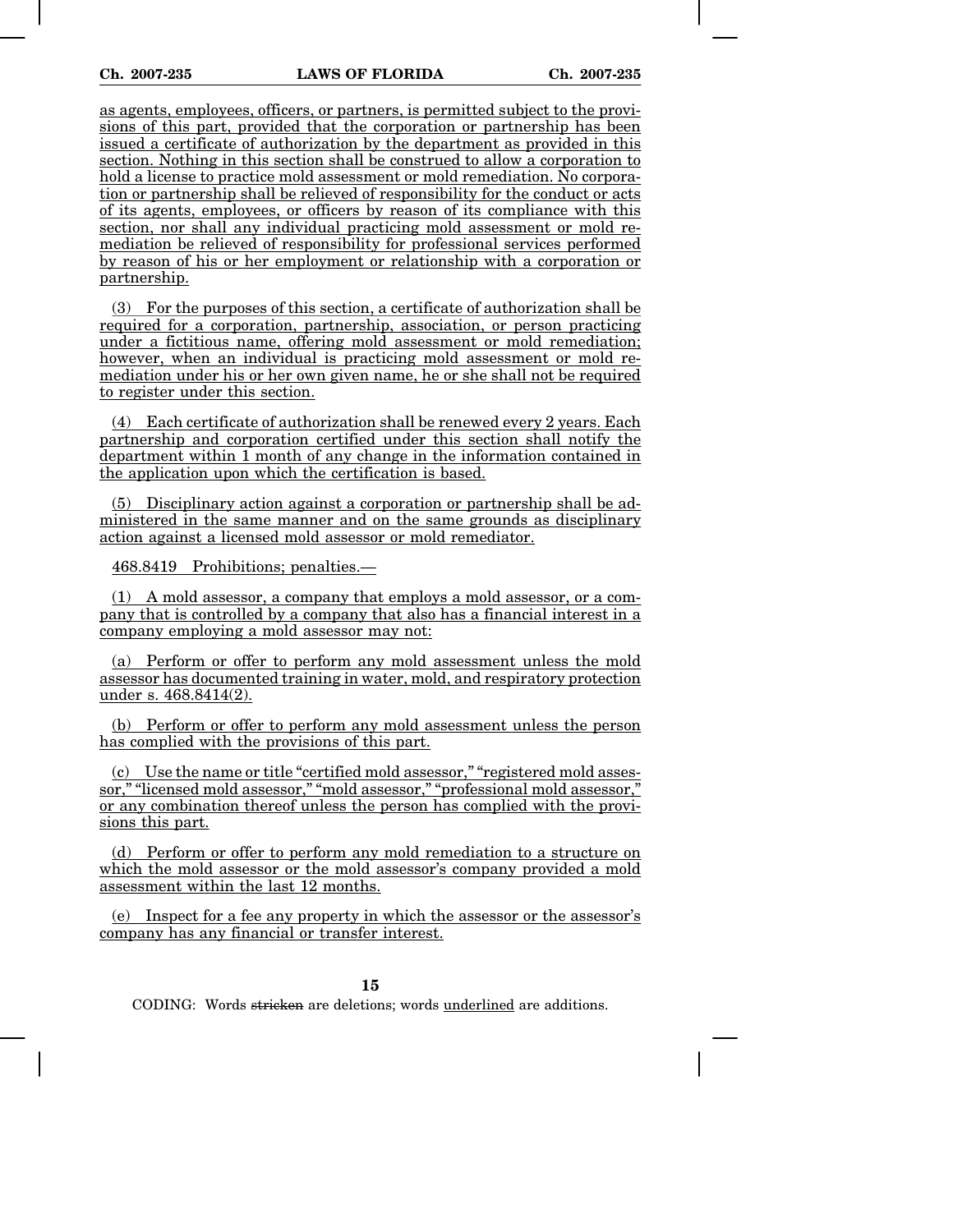(f) Accept any compensation, inducement, or reward from a mold remediator or mold remediator's company for the referral of any business to the mold remediator or the mold remediator's company.

(g) Offer any compensation, inducement, or reward to a mold remediator or mold remediator's company for the referral of any business from the mold remediator or the mold remediator's company.

(h) Accept an engagement to make an omission of the assessment or conduct an assessment in which the assessment itself, or the fee payable for the assessment, is contingent upon the conclusions of the assessment.

(2) A mold remediator, a company that employs a mold remediator, or a company that is controlled by a company that also has a financial interest in a company employing a mold remediator may not:

(a) Perform or offer to perform any mold remediation unless the remediator has documented training in water, mold, and respiratory protection under s. 468.8414(2).

(b) Perform or offer to perform any mold remediation unless the person has complied with the provisions of this part.

(c) Use the name or title "certified mold remediator," "registered mold remediator," "licensed mold remediator," "mold remediator," "professional mold remediator," or any combination thereof unless the person has complied with the provisions of this part.

(d) Perform or offer to perform any mold assessment to a structure on which the mold remediator or the mold remediator's company provided a mold remediation within the last 12 months.

(e) Remediate for a fee any property in which the mold remediator or the mold remediator's company has any financial or transfer interest.

(f) Accept any compensation, inducement, or reward from a mold assessor or mold assessor's company for the referral of any business from the mold assessor or the mold assessor's company.

(g) Offer any compensation, inducement, or reward to a mold assessor or mold assessor's company for the referral of any business from the mold assessor or the mold assessor's company.

(3) Any person who violates any provision of this section commits:

(a) A misdemeanor of the second degree for a first violation, punishable as provided in s. 775.082 or s. 775.083.

(b) A misdemeanor of the first degree for a second violation, punishable as provided in s. 775.082 or s. 775.083.

 $(c)$  A felony of the third degree for a third or subsequent violation, punishable as provided in s. 775.082, s. 775.083, or s. 775.084.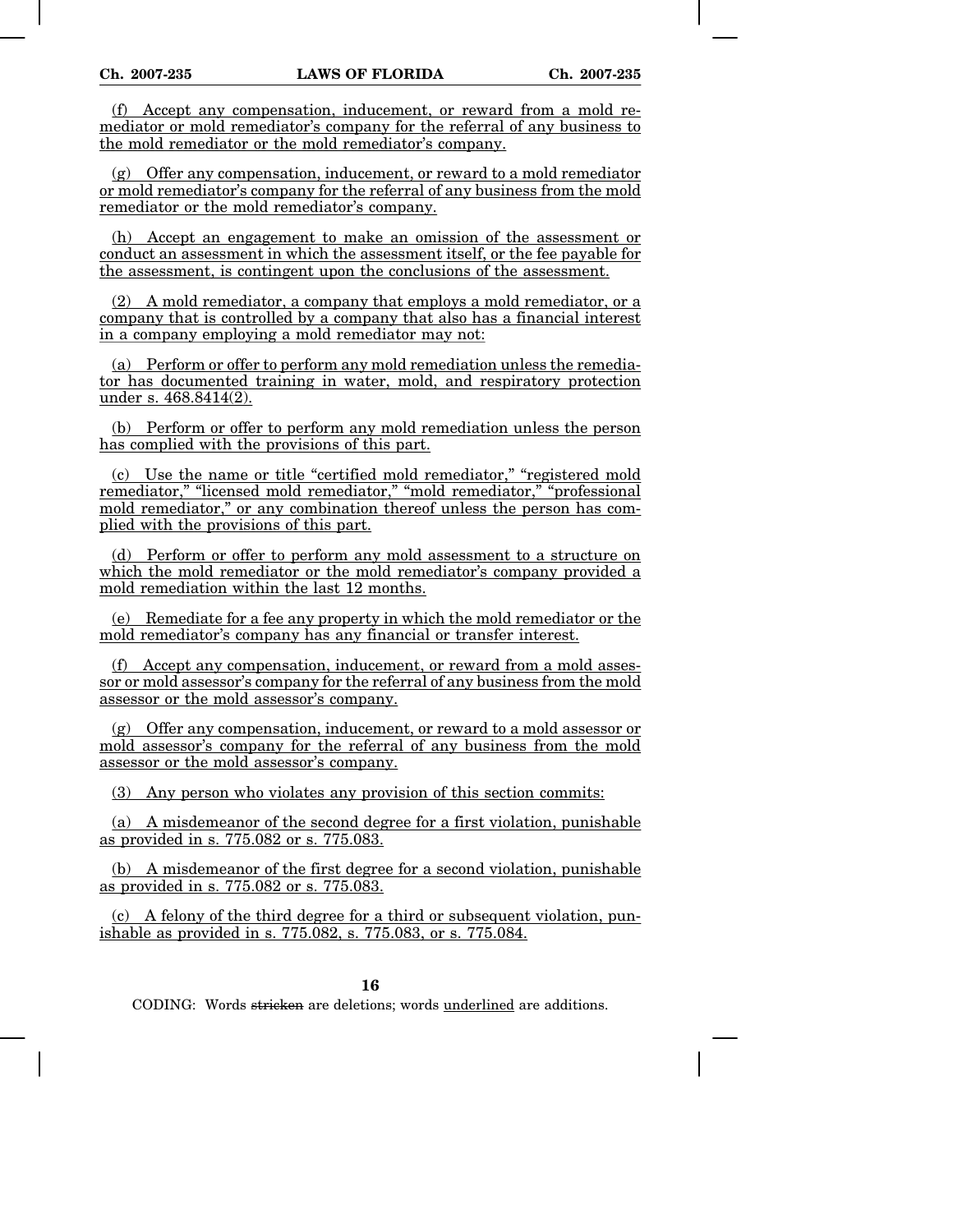468.842 Disciplinary proceedings.—

(1) The following acts constitute grounds for which the disciplinary actions in subsection (2) may be taken:

(a) Violation of any provision of this part or s.  $455.227(1)$ ;

(b) Attempting to procure a license to practice mold assessment or mold remediation by bribery or fraudulent misrepresentations;

(c) Having a license to practice mold assessment or mold remediation revoked, suspended, or otherwise acted against, including the denial of licensure, by the licensing authority of another state, territory, or country;

(d) Being convicted or found guilty of, or entering a plea of nolo contendere to, regardless of adjudication, a crime in any jurisdiction that directly relates to the practice of mold assessment or mold remediation or the ability to practice mold assessment or mold remediation;

(e) Making or filing a report or record that the licensee knows to be false, willfully failing to file a report or record required by state or federal law, willfully impeding or obstructing such filing, or inducing another person to impede or obstruct such filing. Such reports or records shall include only those that are signed in the capacity of a registered mold assessor or mold remediator;

(f) Advertising goods or services in a manner that is fraudulent, false, deceptive, or misleading in form or content;

(g) Engaging in fraud or deceit, or of negligence, incompetency, or misconduct, in the practice of mold assessment or mold remediation;

(h) Failing to perform any statutory or legal obligation placed upon a licensed mold assessor or mold remediator; violating any provision of this chapter, a rule of the department, or a lawful order of the department previously entered in a disciplinary hearing; or failing to comply with a lawfully issued subpoena of the department; or

(i) Practicing on a revoked, suspended, inactive, or delinquent license.

(2) When the department finds any mold assessor or mold remediator guilty of any of the grounds set forth in subsection (1), it may enter an order imposing one or more of the following penalties:

(a) Denial of an application for licensure.

(b) Revocation or suspension of a license.

(c) Imposition of an administrative fine not to exceed \$5,000 for each count or separate offense.

(d) Issuance of a reprimand.

(e) Placement of the mold assessor or mold remediator on probation for a period of time and subject to such conditions as the department may specify.

**17**